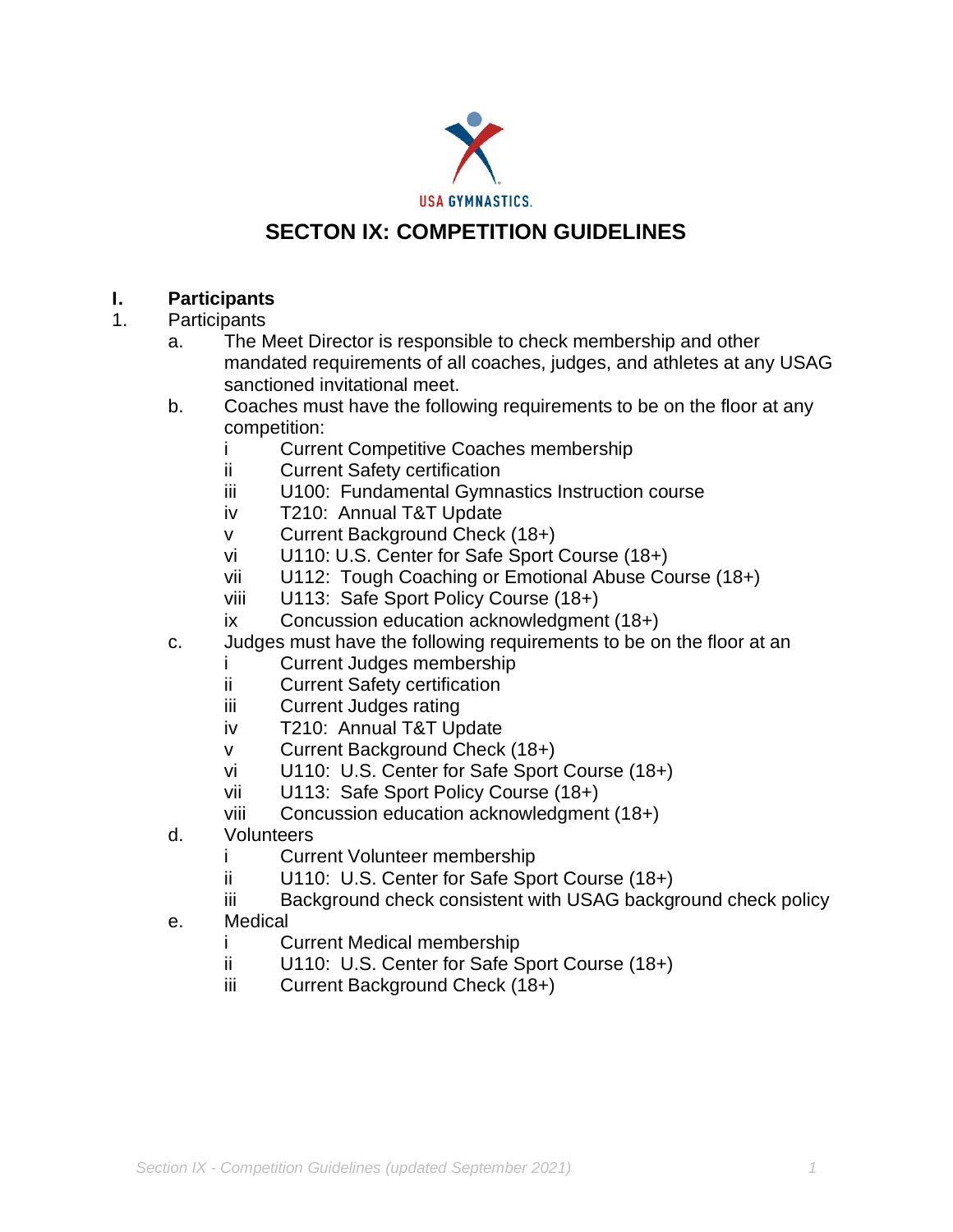## **II. Types of Competitions**

## **B. Invitational Meet**

## 1. Purpose

- a. An invitational competition is a competition that is not a State, Regional, or National Championships.
- b. The host may decide who receives an invitation to the competition.
- c. If sanctioned, an invitational competition may serve as an eligibility meet or, if prior approved by the Program Committee, an Elite mobility competition.

## 2. Sanction

- a. A Meet Director member must obtain a sanction for an invitational competition.
- b. Entry fees for an invitational competition are at the discretion of the Meet Director, unless otherwise indicated in the State Rules & Policies.
- 3. Judges
	- a. Judges for an invitational competition are seated at the discretion of the Meet Director.

## 4. Format

- a. The schedule for an invitational competition is at the discretion of the Meet Director.
- b. Routines and passes will be performed as listed in the Code of Points or variations may be used if previously published in the meet directives.
- c. All invitational competitions are required to be scheduled to finish by 10:00pm. In the event of an extenuating circumstance, the final flight should start no later than 10:00 pm.

#### 5. Awards

a. Awards for invitational competitions are at the discretion of the Meet Director, unless otherwise indicated in the State Rules & Policies.

## **C. Eligibility Meet**

## 1. Purpose

- a. An eligibility competition is any sanctioned competition in which an athlete participates prior to qualifying for Stars & Stripes Championships and/or USA Gymnastics Championships for the ND levels. Athletes within the Elite Program must attend two eligibility competitions prior to the USA Gymnastics Championships.
- b. The host may decide who receives an invitation to the competition.
- c. An eligibility competition may also serve as a ND mobility competition or an Elite mobility competition with the prior approval of USA Gymnastics.
- d. Athletes are not required to compete in all the events in which they wish to earn eligibility status. Participation in one or all events warrants the athlete eligibility requirement.

## 2. Sanction

a. A Meet Director member must obtain a sanction for an invitational competition.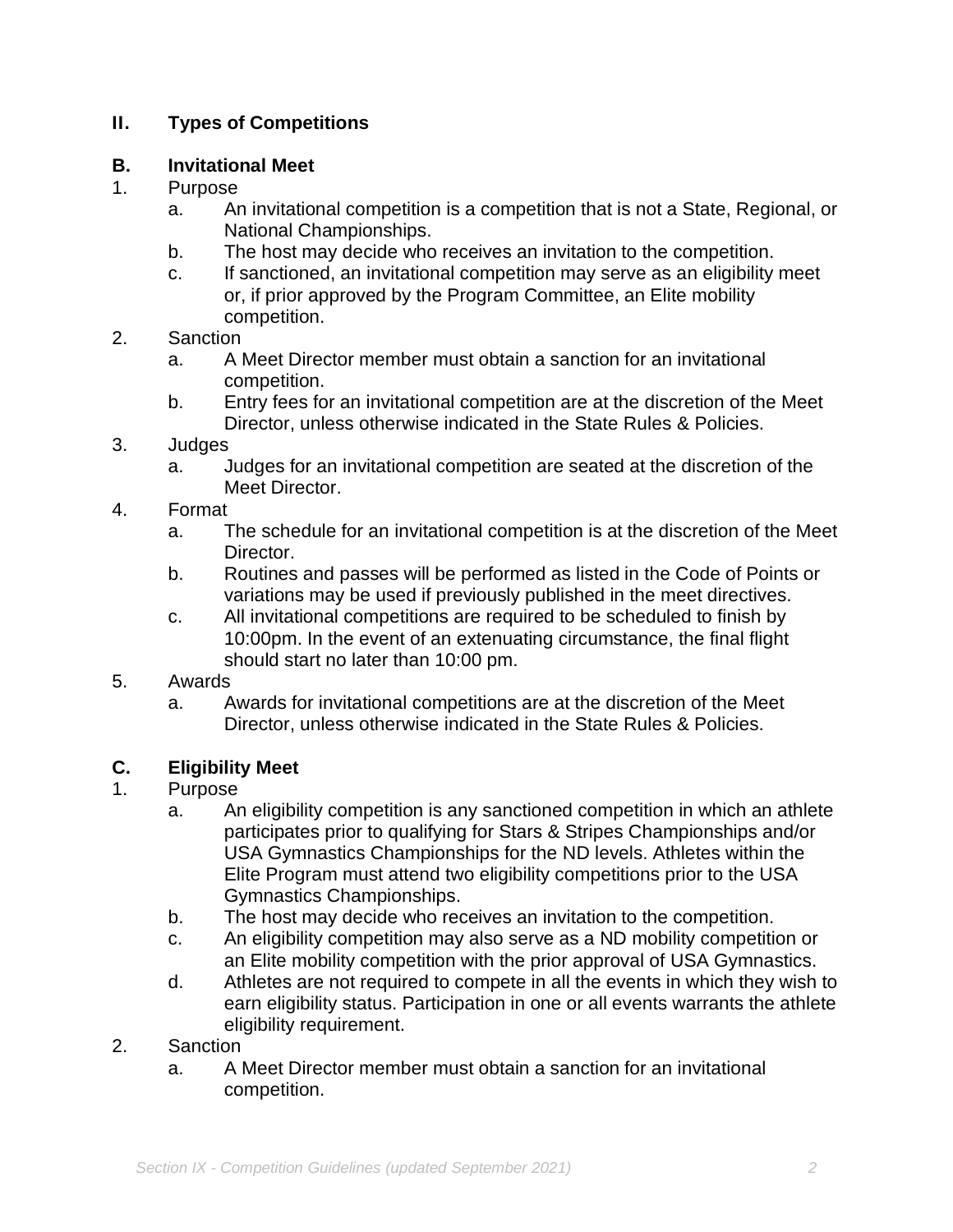- b. Entry fees for an eligibility competition are at the discretion of the Meet Director, unless otherwise indicated in the State Rules & Policies.
- 3. Judges
	- a. Judges for an eligibility competition are seated at the discretion of the Meet Director unless the meet has been designated as an elite mobility competition.
	- b. Section VI in the R&P determines the number and category of judges required for each level.
- 4. Format
	- a. The schedule for an eligibility competition is at the discretion of the Meet Director.
	- b. Routines/passes are listed in the Code of Points or variations may be used.
	- c. All eligibility competitions are required to be scheduled to finish by 10:00pm. In the event of an extenuating circumstance, the final flight should start no later than 10:00 pm.
	- d. Awards
	- e. Awards for eligibility competitions are at the discretion of the Meet Director, unless otherwise indicated in the State Rule and Policies.
- 5. National Invitational
	- a. The Program office may host eligibility competitions.

## **D. Mobility Meet**

### 1. Purpose

- a. Scores may be earned at a mobility competition allowing athletes to move up from on level to the next.
- b. Mobility may be achieved at any sanctioned competition where the proper number and category of judges are seated.
- c. The host may decide who receives an invitation to the competition.
- d. A mobility competition may serve as an eligibility meet towards an athlete's participation requirement for the qualification process to Stars & Stripes Championship and/or the USA Gymnastics Championships.
- e. Level 5-9 athletes may use a single invitational competition to mobilize a maximum of two levels. They may compete initially at one level, and if the next level mobility score is achieved, they may then compete at that new level in order to earn the mobility score to move up the next competitive level. Athletes may only compete one single level (per discipline) at State, Regionals, and National Championships.
- f. Level 10, Open, Youth, and Junior, may only use Trampoline & Tumbling Program Committee designated competitions for mobility purposes. Mobility competitions will be named at the beginning of each competitive season.
- 2. Sanction
	- a. Athlete mobility may only take place at USAG T&T sanctioned competitions.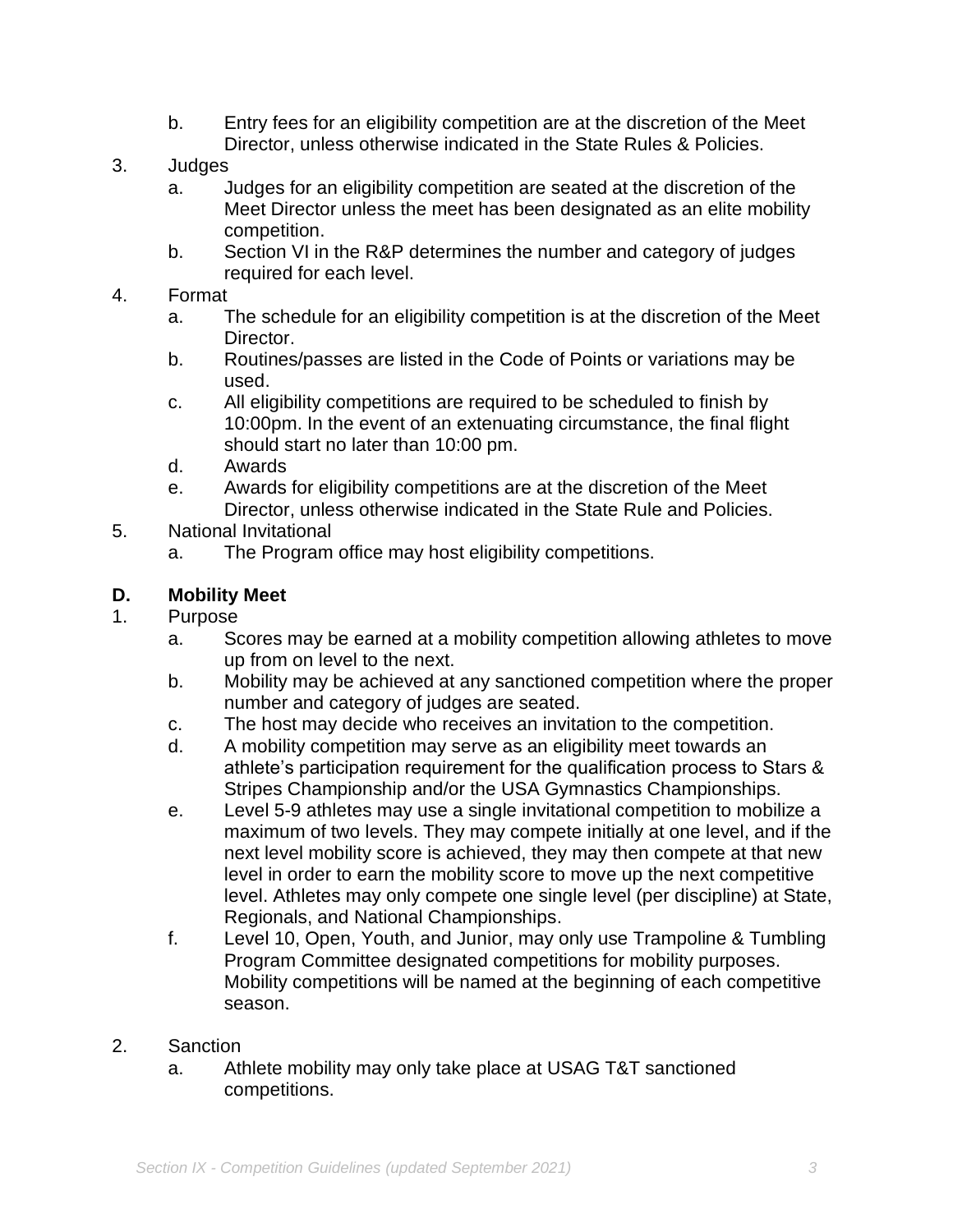- b. Entry fees for a mobility competition are at the discretion of the Meet Director, unless otherwise indicated in the State Rules & Policies.
- 3. Judges
	- a. Judges for a mobility competition must be either seated by or approved by the State Technical Representative for all competitions through State Championships.
	- b. See section VII, VIII.A of the current Rules & Policies for the correct number and category of judges required for each level of ND mobilization.
	- c. See section VII, VIII.A of the current Rules & Policies for the correct number and category of judges required for Elite level of mobilization.

#### 4. Format

- a. The schedule for a mobility competition is at the discretion of the Meet Director.
- b. All mobility competitions must use all routines and passes as listed in the respective Code of Points.
- c. All mobility competitions are required to be scheduled to finish by 10:00pm. In the event of an extenuating circumstance, the final flight should start no later than 10:00 pm.
- 5. Awards
	- a. Awards for mobility competitions are at the discretion of the Meet Director, unless otherwise indicated in the State Rules & Policies.
- 6. Results
	- a. The Meet Director shall forward complete results to the State Chair within forty-eight (48) hours of the competition.
	- b. Results must be displayed onsite, and made available to all clubs participating in the competition in one of two ways:
		- i Results must be e-mailed to each club within forty-eight (48) hours of the competition
		- ii Results must be posted to a website within forty-eight (48) hours of the competition.

## **E. State Championships**

- 1. Purpose
	- a. The purpose of the State Championships is to name State Champions for Levels 5 through Senior Elite in each discipline. States may include Levels 1-4 at the discretion of the State Committee.
	- b. The State Championship will serve as one of two of the qualifying meets for the Stars & Stripes Championships and/or the USA Gymnastics Championships for Development Levels 5-Open. Athletes who earn a qualification score for their level in a discipline may enter the Stars & Stripes Championships and/or the USA Gymnastics Championships, provided they have previously met the eligibility requirement.
	- c. For Levels 5-Open, an athlete's respective State Championships may not serve as an eligibility competition. It may not be used to fulfill the athlete's participation requirement for qualifying to the Stars & Stripes Championships and/or the USA Gymnastics Championships.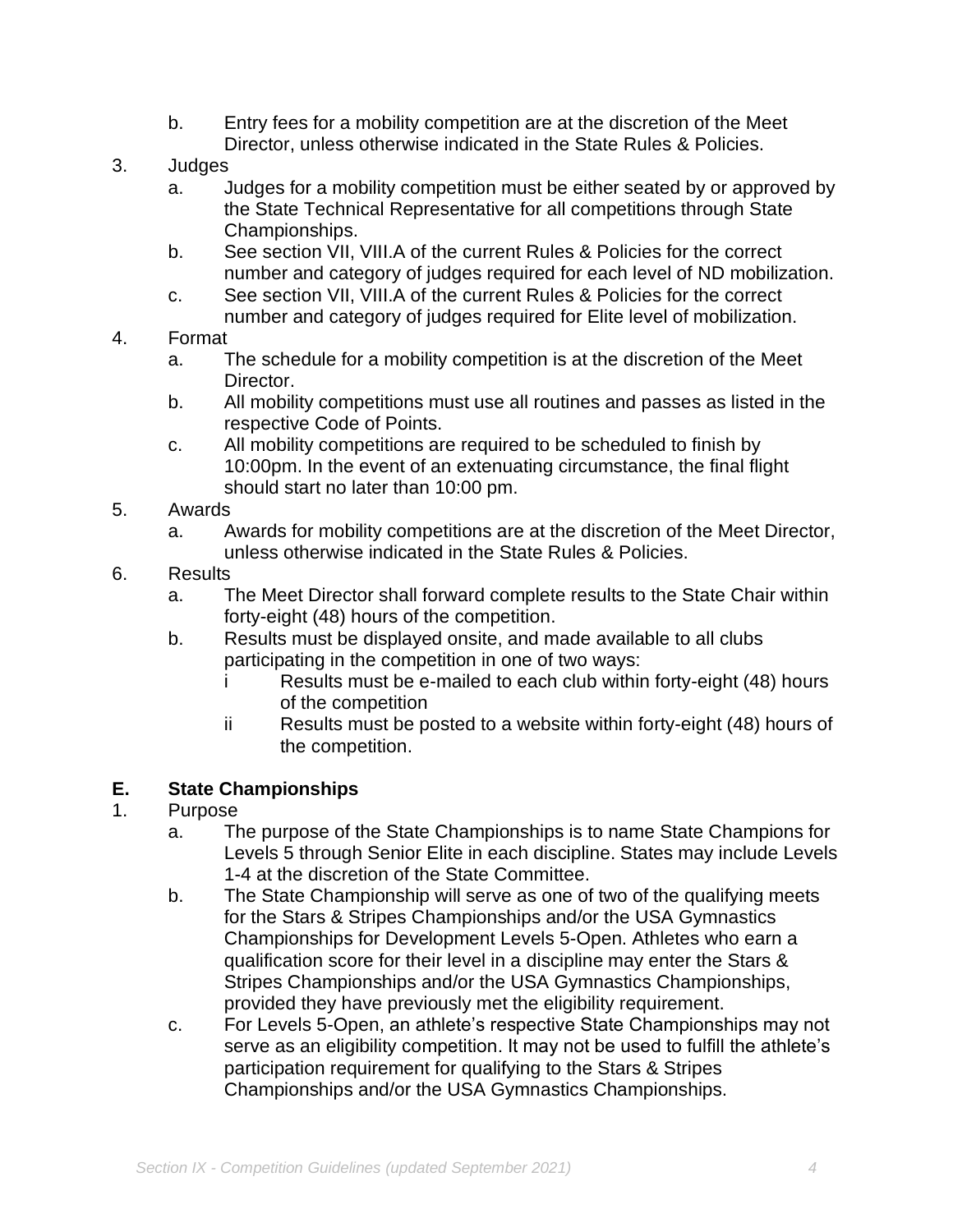- d. Athletes who are injured or have extenuating circumstances and have not attended the required eligibility competitions may submit a request to the state chair for an exemption wavier of the eligibility meet requirement.
- e. State Championships may be used as an eligibility competition for Youth, Junior, Intermediate, and Senior Elite athletes.
- f. Level 5-Open athletes are mandated to attend State Championships as a requirement for entering in the Stars & Stripes Championships and/or the USA Gymnastics Championships.
- g. An athlete's respective State Championships provides the first of two score qualifying opportunities for levels 5-Open to the Stars & Stripes Championships and the USA Gymnastics Championships.

## 2. Requirements

- a. The State Committee shall award the location and venue for State Championships. The state may choose to host the competition or allow bids for individual teams.
- b. Teams within the state may request the opportunity to host the State Championships; however, the state retains profits from the meet. The State Committee may approve an amount or a percentage of the profits to be directed to a club or individual who contributes to the success of the event. (Example: a club provides all labor for setup and teardown or provides all food for the hospitality area.)
- c. The State Chair will serve as the Meet Director for State Championships or may appoint a qualified Meet Director.
- d. Each state is required to host State Championships.
- e. Two or more states may co-sanction their championships if the number of teams in one state is not sufficient for the competition to be financially feasible.
- f. A state co-sanction requires prior approval of the Regional Chair.
- g. State Championships are recommended to be conducted prior to Regional Championships. The appropriate Regional Chair must approve in writing any deviation from these dates.
- 3. Sanction
	- a. The State Chair must obtain a sanction for State Championships.
	- b. Entry fees for State Championships must be a flat fee; the maximum amount cannot exceed \$115.
- 4. Judges
	- a. The State Technical Representative must seat the judges for State Championships. Section VI in the R&P determines the number and category of judges required for each level.
	- b. See section VIII A of the current Rules & Policies for the correct number and category of judges required for each level.
- 5. Format
	- a. The State Chair (or the state chair appointed Meet Director) will decide the schedule for State Championships.
	- b. State Championships must follow USAG T&T competition rules and use routines/passes as listed in the Code of Points. If a State is competing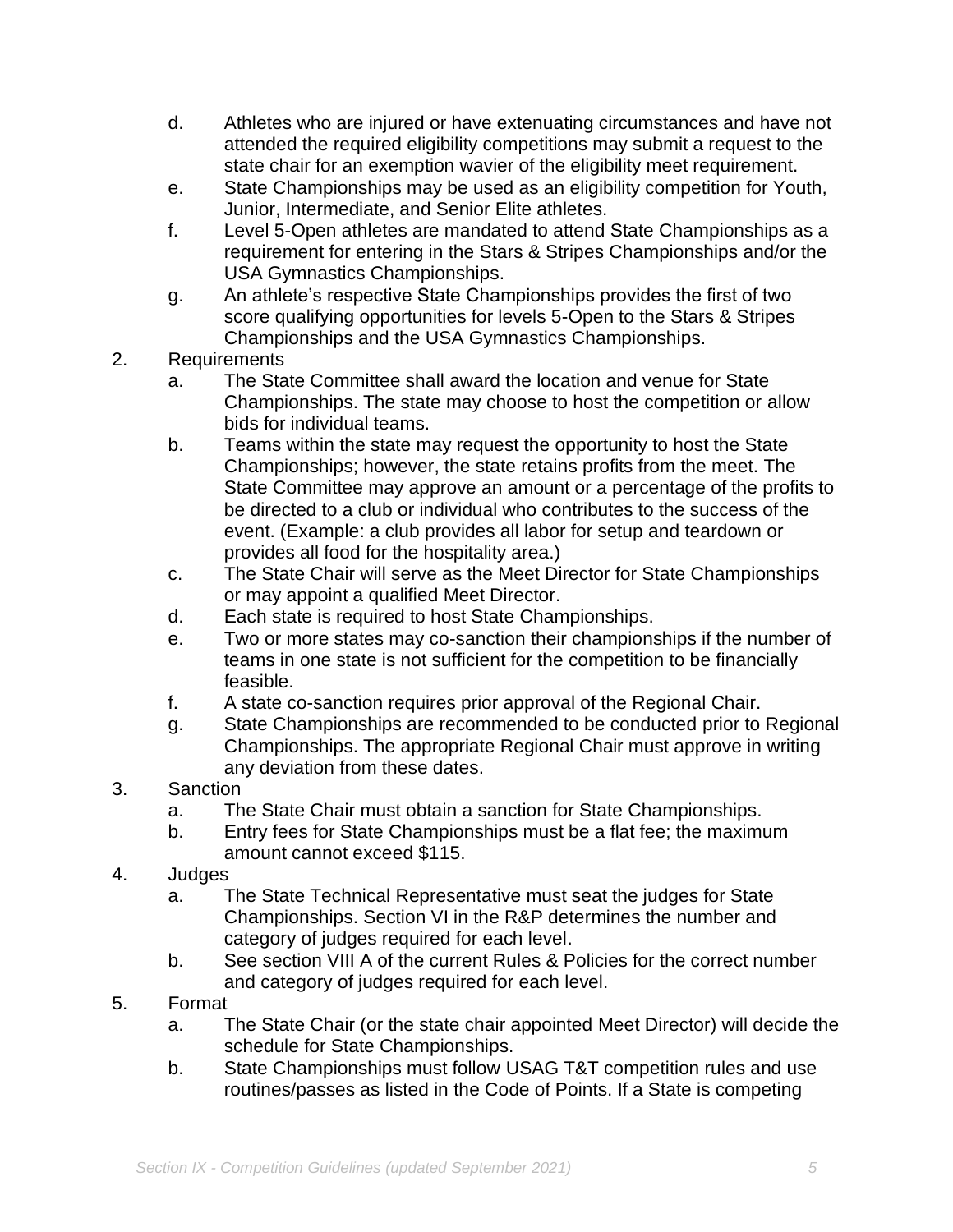additional levels or age groups approved by the Program Director, Championships may be held for those groups, but all teams must be notified in advance that these additional levels will not qualify to Stars & Stripes Championships and/or USA Gymnastics Championships.

- c. All Trampoline & Tumbling competitions, including State Championships, are required to be scheduled to finish by 10:00pm. In the event of an extenuating circumstance, the final flight should start no later than 10:00 pm.
- 6. Awards
	- a. Awards for 1<sup>st</sup>-3<sup>rd</sup> place at the State Championships must be ordered from USA Gymnastics sponsor: A-1 Awards.
	- b. All other awards are at the discretion of the Meet Director in consultation with the State Committee.
- 7. Results
	- a. The Meet Director must forward competition results to the State Chair within forty-eight (48) hours of the competition for the purpose of verifying scores for USA Gymnastics Championships and Stars & Stripes Championships.
	- b. Results must be displayed onsite, and made available to all clubs participating in the competition in one of two ways:
		- i Results must be e-mailed to each club within forty-eight (48) hours of the competition
		- ii Results must be posted to a website within forty-eight (48) hours of the competition.

## **F. Regional Championships**

## 1. Purpose

- a. The purpose of the Regional Championships is to name Regional Champions for Levels 5 through Senior Elite in each discipline. Regions may include Levels 1-4 at the discretion of the Regional Committee.
- b. May serve as one of the two required competitions in which athlete's levels 5-Open qualify to the Stars & Stripes Championships and/or the USA Gymnastics Championships.
- c. Is required for Levels 5-Open to be eligible for the Stars & Stripes Championships and/or the USA Gymnastics Championships.
- d. Regional Championships may not serve as an athlete's eligibility requirement for Levels 5-Open towards the Stars & Stripes Championships and/or the USA Gymnastics Championships, however for Youth, Junior, Intermediate, and Senior Elite athlete it may be used as an eligibility competition if it is not being used as a qualifier.
- e. Athletes who are injured or have extenuating circumstances and have not attended the required eligibility competitions may submit a request to the Regional Chair for an exemption wavier.
- 2. Requirements
	- a. Each region is required to host an annual Regional Championships.
	- b. Unless otherwise indicated by Regional Rules & Policies, the Regional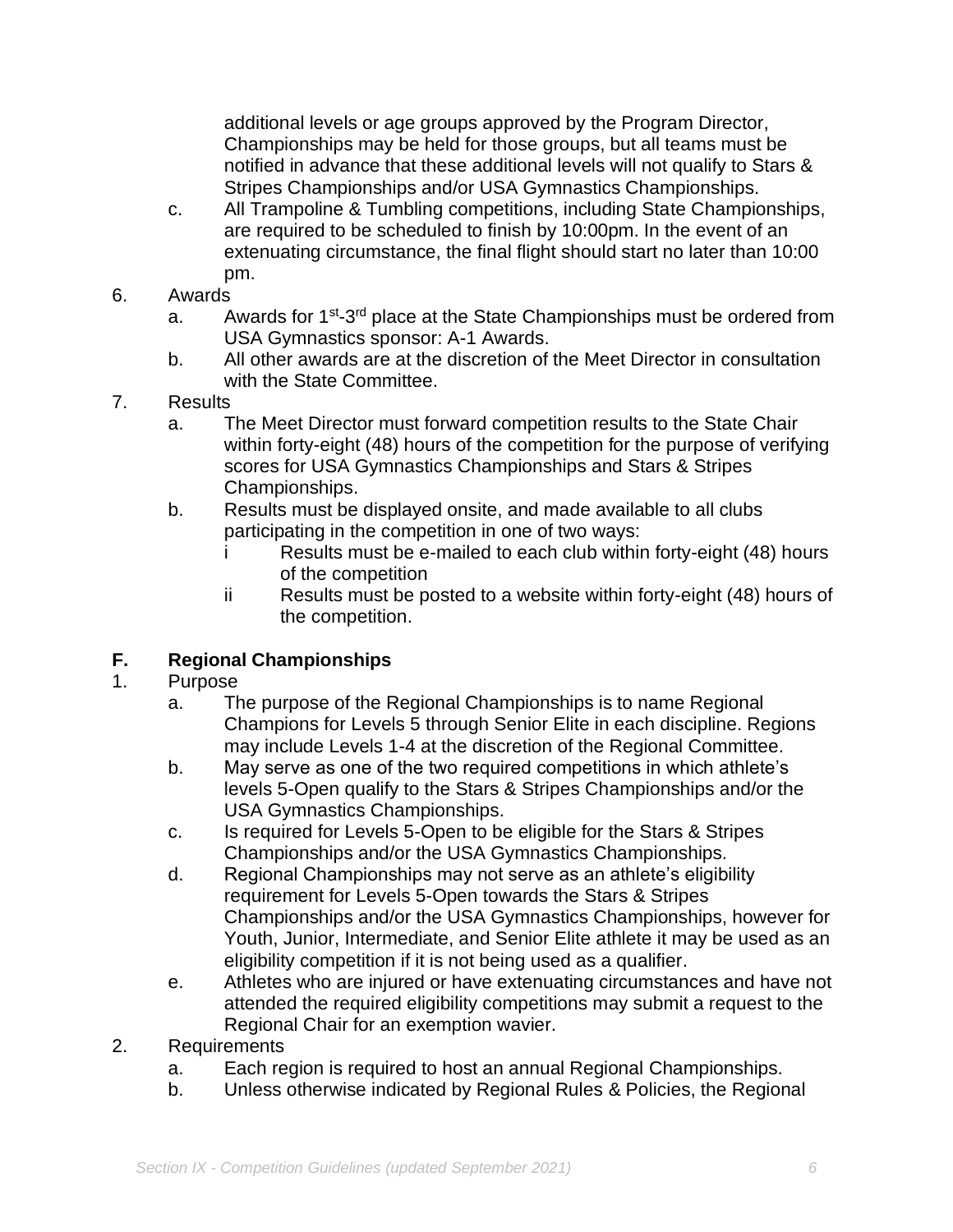Championships should be held in a different part of the region each year to make it more accessible.

- c. The Regional Chair will decide the site and date of the Regional Championships with approval from the Regional Committee.
- d. Teams within the region may request the opportunity to host the Regional Championships; however, the region retains profits from the meet. The Regional Committee may approve an amount or a percentage of the profits to be directed to a club or individual who contributes to the success of the event. (Example: a club provides all labor for setup and teardown or provides all food for the hospitality area.)
- e. The Regional Chair will serve as the Meet Director for Regional Championships.
- f. Regional Championships must follow USA Gymnastics T&T competition rules as found in the current Code of Points.
- 3. Sanction
	- a. The Regional Chair must obtain a sanction for Regional Championships.
	- b. Entry fees for Regional Championships must be a flat fee; the maximum amount cannot exceed \$140.
- 4. Judges
	- a. The Regional Technical Representative must seat the judges for the Regional Championships.
	- b. Section VII, VIII.A states the number and category of judges required for each level.
- 5. Format
	- a. The Regional Chair will decide the schedule for Regional Championships.
	- b. Regional Championships must follow USAG T&T competition rules and use routines/passes as listed in the Code of Points. If a Region is competing additional levels or age groups approved by the Program Director, championships may be held for those groups, but all teams must be notified in advance that these additional levels will not qualify to Stars & Stripes Championships and/or USA Gymnastics Championships.
	- c. All Trampoline & Tumbling competitions, including Regional Championships, are required to be scheduled to finish by 10:00pm. In the event of an extenuating circumstance, the final flight should start no later than 10:00 pm.
- 6. Awards
	- a. Awards for 1<sup>st</sup>-3<sup>rd</sup> place at the Regional Championships must be ordered from USA Gymnastics sponsor, A-1 Awards.
	- b. All other awards are at the discretion of the Regional Chair in consultation with the Regional Committee.
- 7. Results
	- a. The Regional Chair must forward competition results to all State Chairs in the Region and the Program Office, within forty-eight (48) hours of the competition for the purpose of verifying qualifying scores.
	- b. Results must be displayed onsite, and made available to all clubs participating in the competition in one of two ways: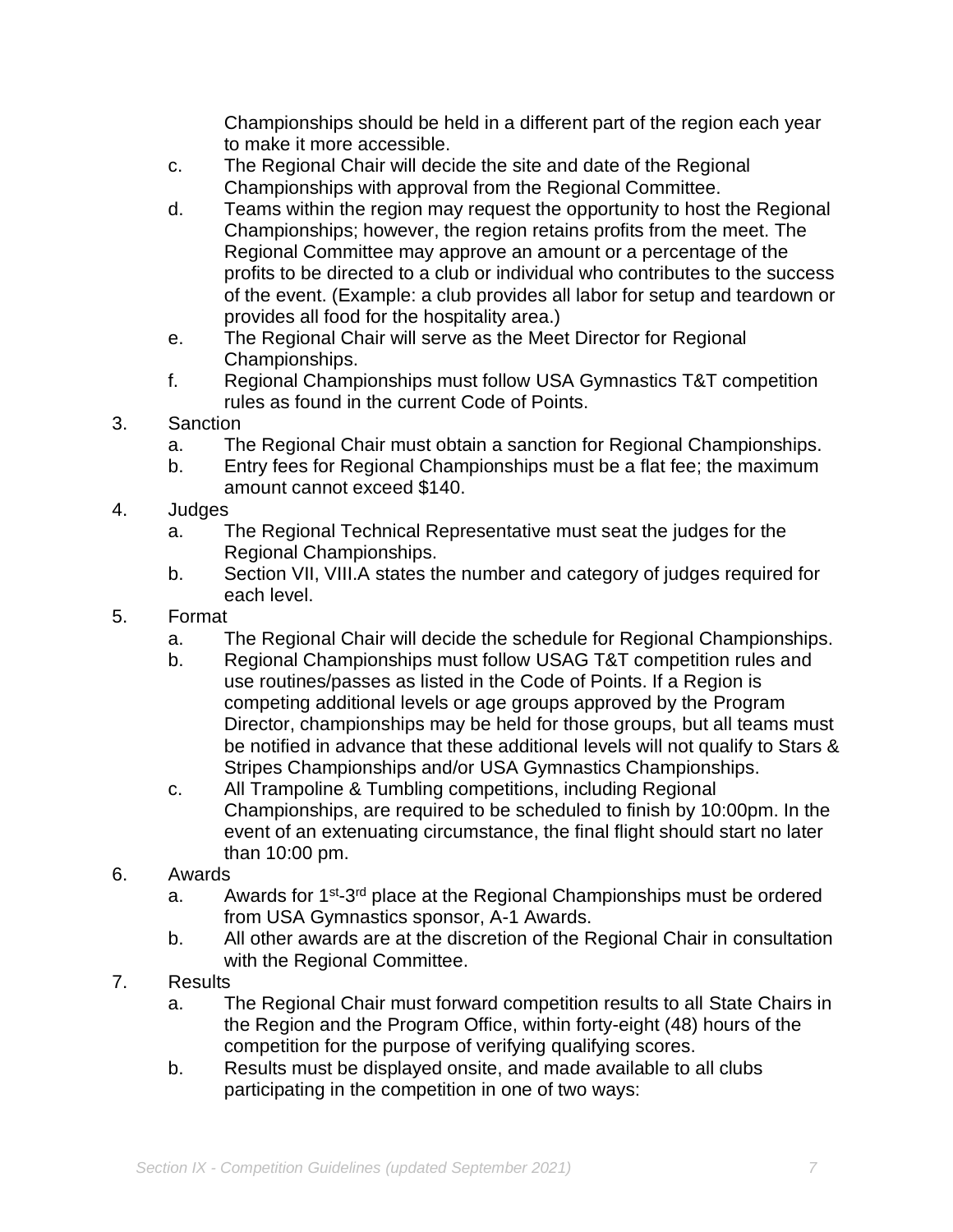- i Results must be e-mailed to each club within forty-eight (48) hours of the competition
- ii Results must be posted to a website within forty-eight (48) hours of the competition.

# **G. National Championships**

## 1. Purpose

- a. The purpose of the USA Gymnastics Championships is to name National Champions in all disciplines for Levels 8-Open, Youth, Junior, Intermediate, and Senior Elite divisions.
- b. The purpose of the Star & Stripes Championships is to name champions in all disciplines for Levels 5-7.
- 2. Eligibility
	- a. Athletes must compete in at least two (2) USAG T&T sanctioned competitions during the current competition season, prior to qualifying for the Stars & Stripes Championships and USA Gymnastics Championships.
	- b. Any USAG T&T sanctioned competition may serve as an eligibility competition. (Exception: Levels 5-Open may not use State or Regional Championships and Youth, Junior, Intermediate, and Senior Elite may not use National Invitational competitions as eligibility competitions)
	- c. A State Chair may waive eligibility requirements for Development athletes who are unable to compete in required eligibility competitions. The Elite Chair may waive eligibility requirements for Youth, Junior, Intermediate, and Senior Elite athletes.
	- d. In order to waive Development eligibility requirements, a State Chair must require and keep on file, written proof of injury, illness or unforeseen circumstance on the days of eligibility competitions.
	- e. In order to waive Elite eligibility requirements, the Elite Chair must require and keep on file, written proof of injury, illness or unforeseen circumstance on the day of the eligibility competitions.
	- f. The State Chair/Elite Chair is under no obligation to waive eligibility requirements if he/she feels it is not in the best interest of the athlete.
	- g. The competitive season begins August 1 of each year.
	- h. Athletes are not required to compete in all the events in which they wish to earn eligibility status. Participation in one or all events gives the athletes eligibility status for the event.
	- i. Reports submitted from USAG T&T events and current membership status will be reviewed by the State Chair to determine eligibility.
	- j. State Chairs must approve said eligibility within 72 hours of notification. The State Chair must then notify the T&T Program Manager of the approval.
- 3. Championships meet sites
	- a. USAG will choose the site of the Stars & Stripes Championships and the USA Gymnastics Championships.
- 4. Judges
	- a. The National Technical Committee seats judges for both the USA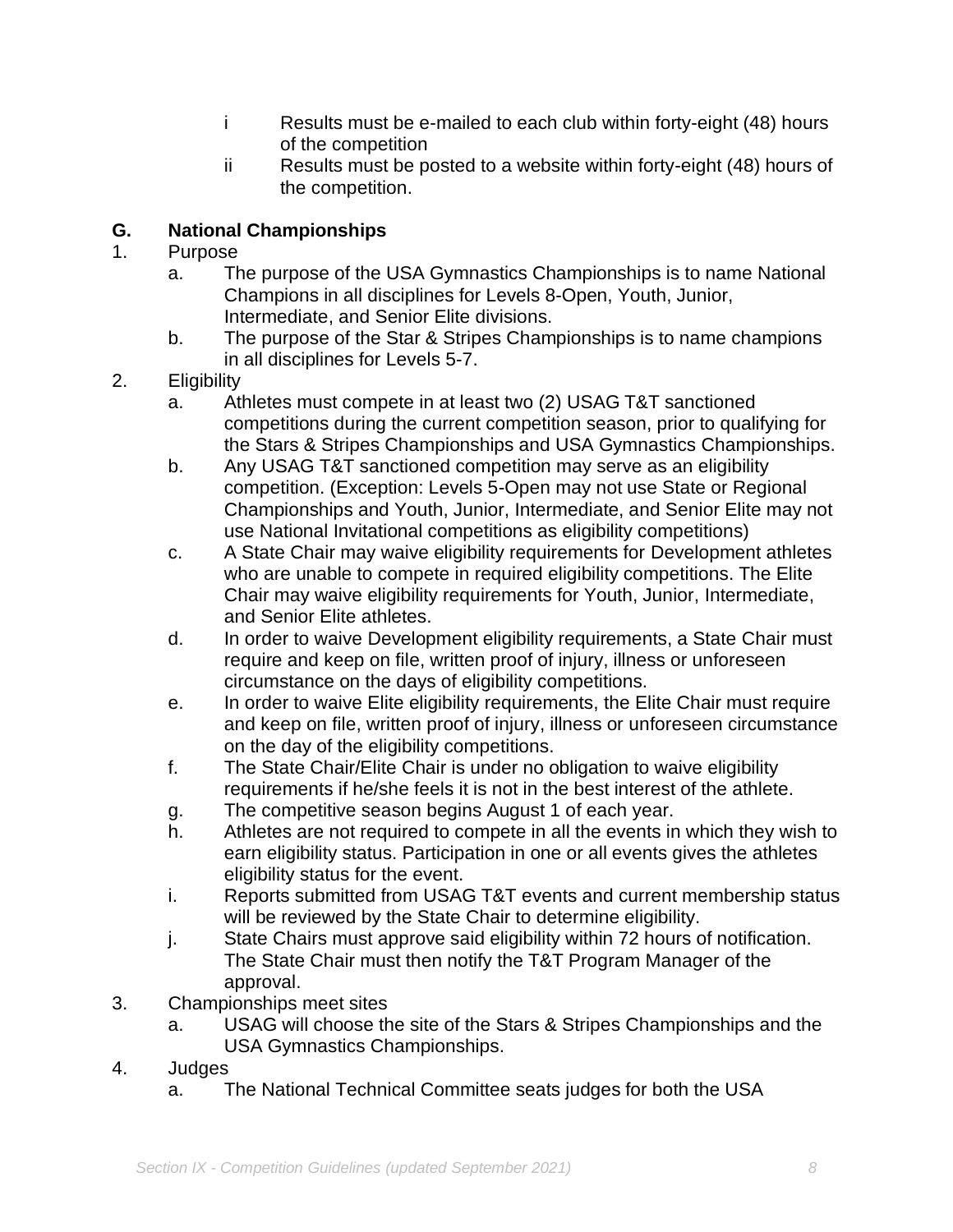Gymnastics Championships and the Stars & Stripes Championships.

- b. Judges will submit a Request for Assignment to the Technical Committee on or before the required date in order to be considered for a panel.
- c. Whenever possible, maximum panels will be used; however, the Technical Committee reserves the right to use minimum panels when appropriate.
- 5. Qualification to USA Gymnastics Championships and Stars & Stripes Championships
	- a. Please refer to Section V.I.E and VI.II.A for the qualification procedures.
- 6. Petitions
	- a. Please refer to Section V.I.E.4 and Section VI.II.B of the R&P for petition procedures.

## **H. Championships Procedures**

- 1. Entry information
	- a. Directives for the Stars & Stripes Championships and the USA Gymnastics Championships will be posted on the USAG website.
	- b. Late entries will be accepted upon approval of the T&T Program. Entry fee will be double.
	- c. Entry deadline will be set by USAG and will not be more than thirty (30) to forty-five (45) days prior to the Stars & Stripes Championships and the USA Gymnastics Championships.
	- d. Corrections or additions may be submitted concerning entries on or before the date set.
	- e. All athletes meeting qualifying scores and eligibility requirements at the specified qualifying competitions may enter the Stars & Stripes Championships and/or the USA Gymnastics Championships. All entries will be subject to the verification by the state chairs.
- 2. Competition schedule
	- a. A tentative competition schedule for Stars & Stripes Championships and USA Gymnastics Championships will be posted on the USAG website.
	- b. The definite competition schedule for Stars & Stripes Championships and/or USA Gymnastics Championships will be published on the USAG website after the entry deadline.
- 3. Competition format
	- a. USA Gymnastics Championships
		- USA Gymnastics Championships will include competition for both men and women in Individual Trampoline, Tumbling and Double Mini Trampoline for Development Levels 8-Open, and Synchronized Trampoline for Development Levels 9-Open, and the following Elite levels; Youth, Junior, Intermediate, and Senior.
		- ii USAG Trampoline & Tumbling Development & Elite rules will be used for both warm-up and competition.
		- iii Finals will be held for Level 9 and above.
		- iv Groups of 65 or more competitors may be split into individual age groups. The decision is at the discretion of USA Gymnastics.
	- b. Stars & Stripes Championships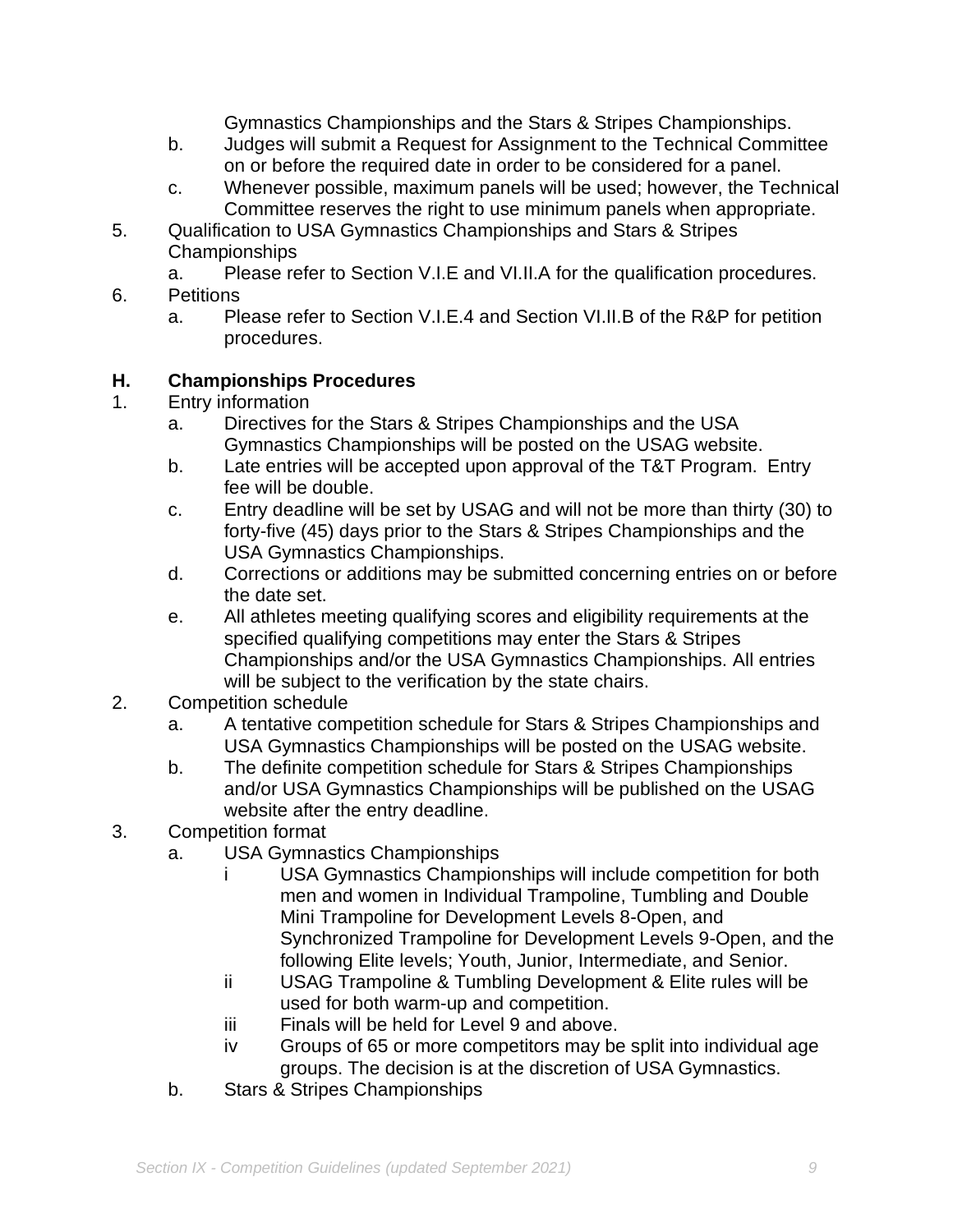- i Stars & Stripes Championships will include competition for both males and females in Individual Trampoline, Tumbling, and Double Mini for Levels 5-7.
- ii All age groups will be offered in each discipline.
- iii Groups of 65 or more competitors may be split into individual age groups. The decision is at the discretion of USA Gymnastics.
- 4. Awards
	- a. USA Gymnastics Championships
		- i Awards will be presented to  $1<sup>st</sup> 3<sup>rd</sup>$  in each Elite division and discipline.
		- ii Awards will be presented to  $1^{st}$ -8<sup>th</sup> in each Development division and discipline.
	- b. Stars & Stripes Championships
		- Awards will be presented to each division, discipline and flight.
		- ii Awards will be presented to overall  $1^{st}$ -8<sup>th</sup> in each division and discipline (across all flights).

## 5. Results

a. Results will be posted to the USAG website within forty-eight (48) hours of competition.

## **III. USA Gymnastics Event Participant Member Behavior Policy**

- 1. At all USAG sanctioned events, inappropriate coach behavior is defined as:
	- a. Inappropriate remarks or comments, harassment, and/or gestures directed toward any official or meet personnel during the competition. No coach has the right to demand a last-minute change in the course of the meet or to jeopardize the athlete/competition in any way, unless there has been a violation of the Rules & Policies.
	- b. Contact with other persons outside of the competitive floor area during the actual warm-up and course of competition. (Exceptions: USAG or club doctor, trainer, other credentialed personnel)
	- c. Derogatory remarks to the press in regard to USA Gymnastics, its designated representatives, meet officials or personnel.
	- d. Violating any of the coaches' or judges' specific responsibilities as listed later in this chapter.
- 2. This inappropriate behavior will be penalized as follows:
	- a. First offense: verbal warning will be issued by the Meet Director in conjunction with the Meet Referee/Technical Director and/or designated representative of USA Gymnastics. The warning must be documented and recorded by the Meet Referee on the sanction report form.
	- b. Second offense: withdrawal of floor credential, necessitating ejection from the competitive floor area (or possibly the entire competitive arena).
- 3. At all USAG sanctioned events, unacceptable coach behavior is defined as:
	- a. Verbal, emotional, sexual, or physical abuse of a gymnast.
	- b. Consumption or being under the influence of alcohol or drugs.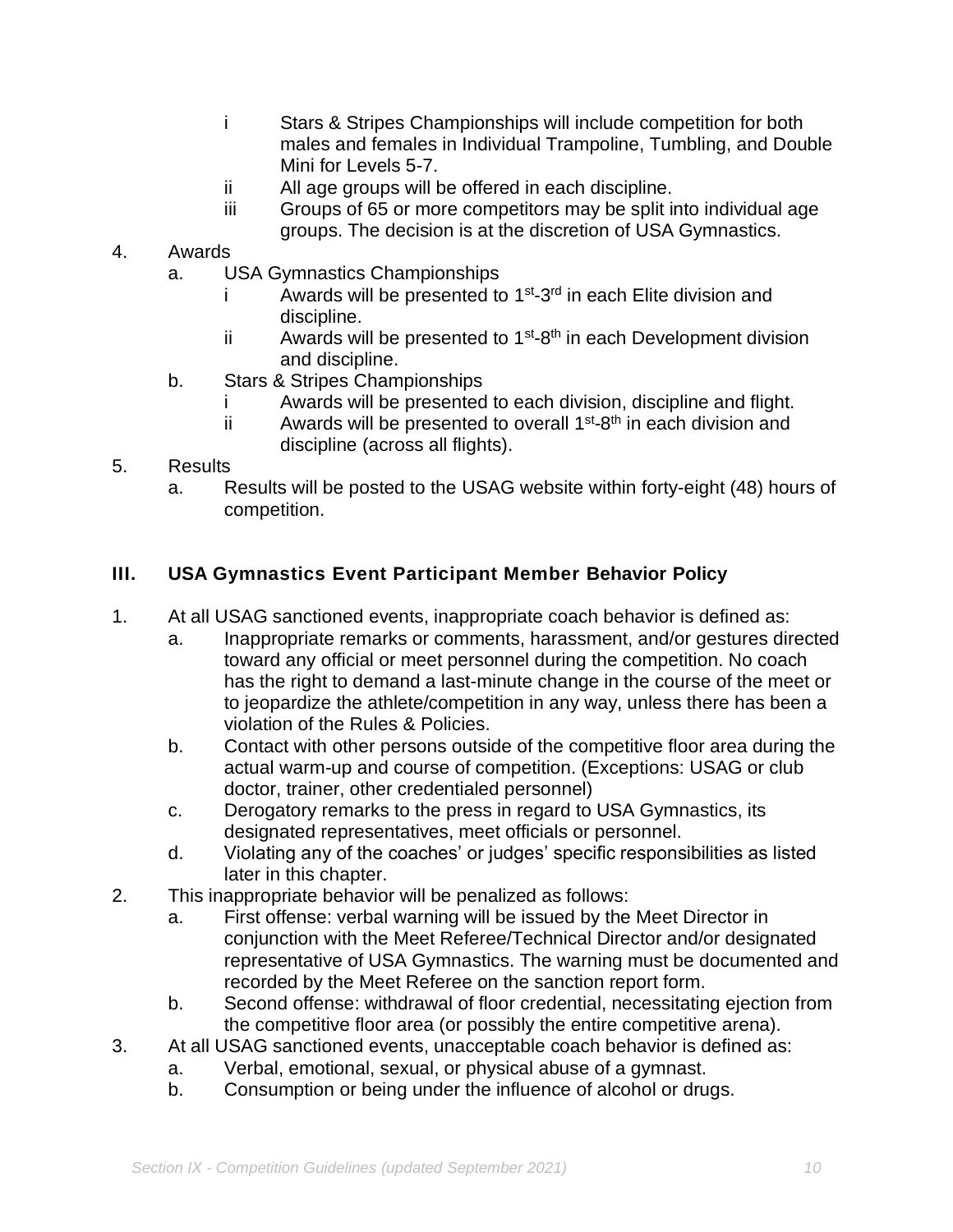- 4. This unacceptable behavior will be penalized as follows:
	- a. Immediate ejection from the competition arena by the Meet Director in conjunction with the Meet Referee/Technical Director and/or designated representative of USA Gymnastics. The ejection must be documented and recorded by the Meet Referee on the sanction report form.
	- b. The individual ejected will receive a sanction violation, as outlined in Section IV.
	- c. The Meet Director and/or any witnessing adult member must immediately report abuse to the local authorities and submit a Safe Sport Report to USA Gymnastics or the US Center for Safe Sport as required by his/her responsibilities as a mandatory reporter.
	- d. Any falsification of official documentation (scores, athlete date of birth, athlete member number, etc.) will result in the removal of the athlete from competition and may result in disciplinary action against the responsible member.

## **IV. Equipment Specifications**

All competitions must adhere to the equipment specifications listed in Section IV.H: Sanctions & Competitions for each competition and each discipline.

#### **V. Meet Director's Timeline**

- 1. 4-6 months prior to meet
	- a. Organize committee and make a general plan regarding needs for a facility, volunteers, etc.
	- b. Secure a facility.
		- i Site tour is mandatory
		- ii Considerations: size, spectator capacity, concessions area, ease of equipment setup, safety features, tables, PA system, restrooms, meeting room (if available) for judges and officials, telephone and emergency numbers posted nearby, loading and unloading entrance, custodial services.
	- c. Request sanction from USA Gymnastics.
	- d. Secure hotel accommodations, if needed assistance from USAG partner.
	- e. Meet with key event staff/volunteers and delegate all extra responsibilities to them. Do not plan to be in charge of everything! Delegate (or discard) any extras and run a good competition.
	- f. Determine equipment to be used, how to secure it, and transportation arrangements.
	- g. Design a floor plan with safe traffic patterns and equipment set up.
	- h. Confirm extras such as concession stand, t-shirts, coach/judge hospitality room, raffles, door prizes, photographer, decorations, vendors etc. – all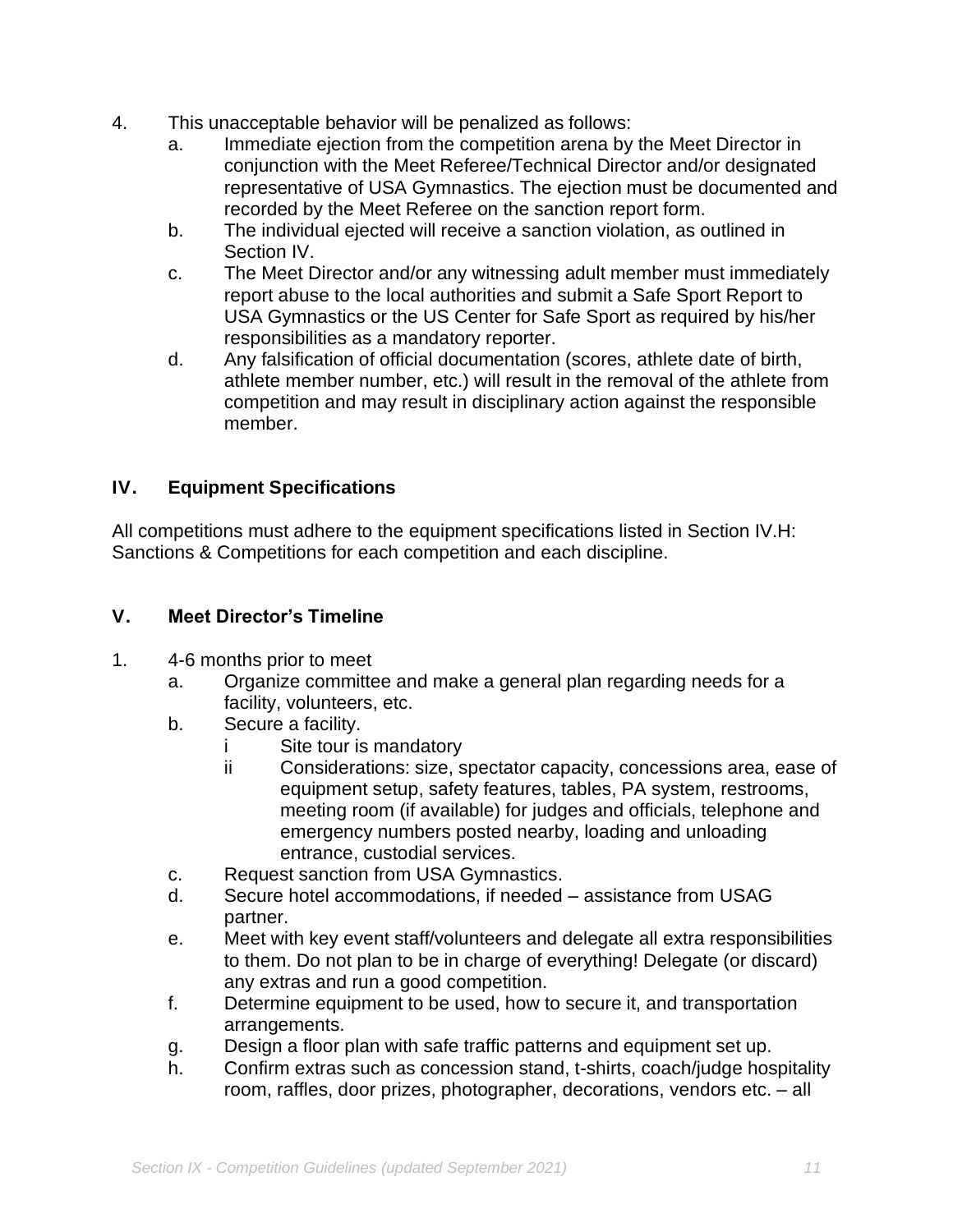good ideas, but not necessary for a well-run competition.

- 2. 2-3 months prior to meet
	- a. Compile an invitation list. Ask Regional/State Chair for a list of all member clubs.
	- b. Compile meet information to include:
		- i Title of event
		- ii Date
		- iii Place (map, if available)
		- iv Hotel information
		- v Levels/age-groups invited
		- vi Entry fees
		- vii Forms of payment accepted
		- viii Deadline
		- ix Equipment available
		- x Warm-up procedures
		- xi Tentative schedule
		- xii Purchase sanction and set up online USAG meet reservation
		- xiii Include extras concessions, t-shirts, photographer, vendors etc. when applicable.
	- c. Secure a proper and operational scoring system for scoring the competition and make arrangements with the scorekeeper.
	- d. Make arrangements for onsite medical staff.
	- e. Order awards.
- 3. 3-6 weeks prior to meet
	- a. Confirm facility, hotel accommodations.
	- b. Seat panels, communicate to judges, and require RSVP.
	- c. Contact all event staff/volunteers for progress reports.
	- d. Visit the facility and confirm the following:
		- i Tables
		- ii PA system
		- iii Meeting room(s), if needed
		- iv Loading and unloading procedures
		- v Custodial services
	- e. Make an emergency medical plan
	- f. Review the floor plan and confirm all safety requirements can be met with seating and other obstructions.
	- g. Make, or have made, appropriate signage
	- h. Secure an awards stand, if needed.
	- i. Meet with a decorator, if necessary, to make plans for tables/chairs, skirting, pipe and drape, plants, backdrops, etc.
	- j. Confirm equipment.
	- k. Confirm judges.
	- l. Confirm volunteers/event staff.
	- m. Secure music for march-ins and national anthem.
	- n. Purchase supplies pencils, paper, paper clips, duct tape, calculators, score sheets, markers, butcher paper, poster board, scissors, stop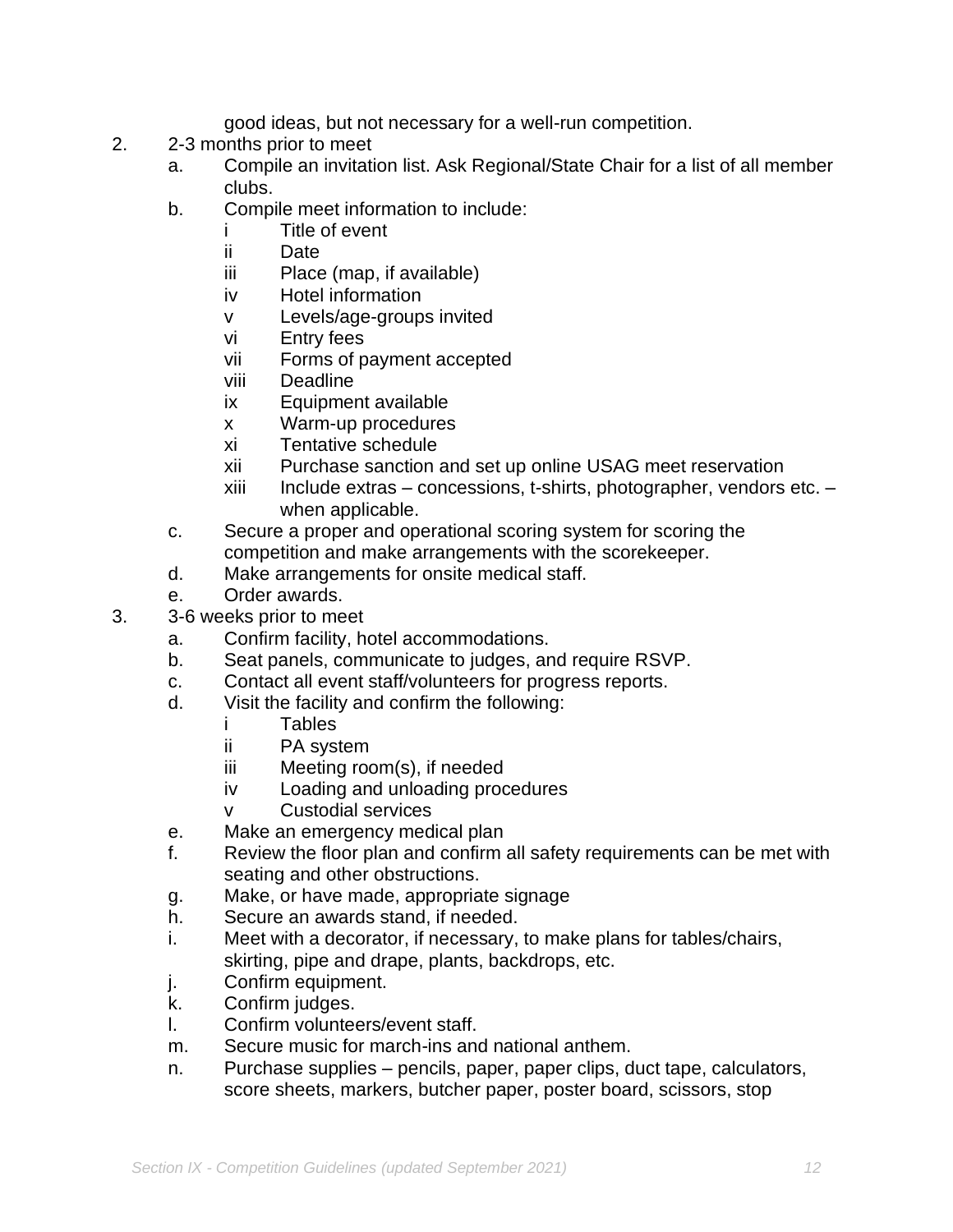watches, folders, envelopes, etc.

- o. Obtain a well-stocked first aid kit.
- p. Prepare a filing system for competition cards etc.
- q. Make arrangements for score flashers, calculators, copiers and computers, as necessary.
- 4. 2 weeks prior to meet
	- a. Check late entries:
		- i Go to the USAG website and verify that each athlete, judge and coach that are entered late has current membership (all other entries will have been verified through the online registration system).
		- ii If a membership is not up-to-date with membership, contact the coach or responsible party immediately and make sure they understand that he/she will not be allowed to participate if the membership is not updated before the event begins.
		- iii Send schedule and start list to all participating clubs.
	- b. Create a plan to handle the money that is taken at the gate, concession stand, etc.
	- c. Make sure that you, and any other party who may be responsible for handling money, understand the procedures.
	- d. Collect any outstanding balances. Do not wait until the day of the meet. You will have too many details to attend to on that day.
	- e. Be sure to have cash and change on the day of the event.
	- f. Have a system in place for paying the judges.
	- g. Scoring
		- i If a computerized scoring system is used:
			- Enter information on all competitors in the scoring program.
			- Print a tentative start list (or flight list).
		- ii If a computerized scoring system is not used:
			- Divide entries according to competitors: gender, age group, level
			- Divide each group into flights of no more than 12 competitors.
			- Prepare a start list (or flight list) with athletes listed in correct competition order.
	- h. Inventory the awards.
- 5. Day before the meet
	- a. If possible, setup the equipment and decorations.
	- b. Attend to details, such as last-minute changes, additional signage, unexpected event staff/volunteer replacements, etc.
	- c. Print judge's score sheets and flight sheets.
	- d. Print all resources needed for the meet, such as Code of Points, Rules & Policies, Incident Report, Inquiry forms and Sanction forms, etc.
- 6. Day of the meet
	- a. A key element to conducting a well-run event is reliable and informed volunteer staff. Each volunteer should be given a clear- cut area of